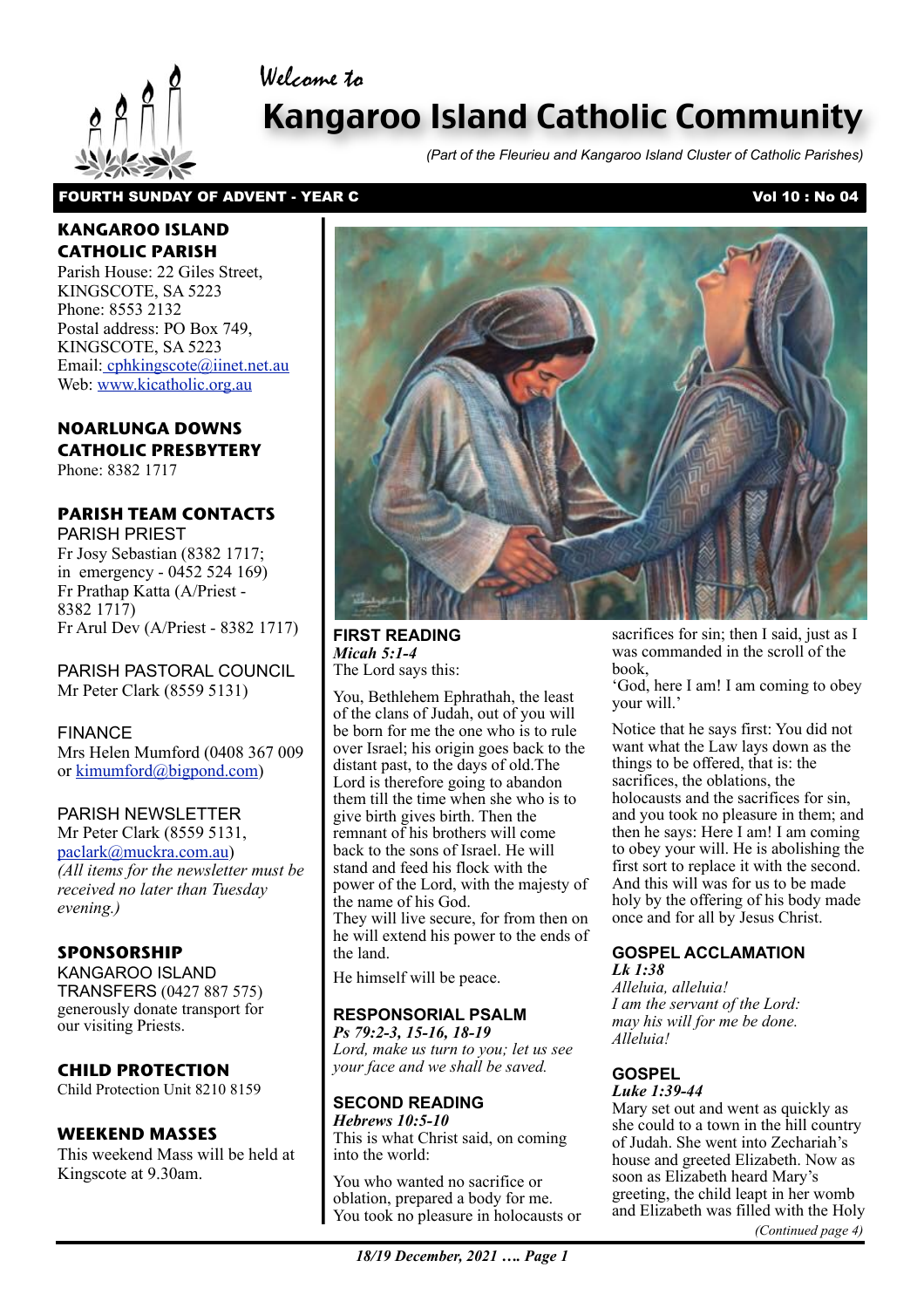

# **Bulletin Board**

# **PLEASE KEEP THESE PEOPLE IN YOUR PRAYERS**

**Sick:** Bill Roestenburg, Peter Weatherstone and Melanie Howson

**December anniversaries:** Prudence Brook, Margaret Chapman, Ann Comerford, Ernest Comerford, George Frauley, Annie Griffith, Graham Hammat, Franziska Hilz, Scott Imboden, Geraldine Kent, Nora Kerin RSJ, Eileen Johnson, John Kreffel, Anne Livingstone, Marcellina Mamogay, Frederick Moore, Valma Mumford, Sheila Norman, Denise Pettigrew, Ernie Reynolds, Joel Riley, Vernice Southern, Kevin Steinwedel, Eric Tabor, Mary Tully, John Wallace, Willard Wickham, Veronica Rue, and all the faithful departed.

*Please pray for all the faithful departed and may all our sick parishioners, relatives and friends know the healing love of Christ.*



### **ROSTERS Comm Reader Cleaning**

| <b>Comm</b>      | Reader    | <b>Cleaning</b> |
|------------------|-----------|-----------------|
| $19/12$ S Semler | P Clark   | A Clark         |
| 25/12 Volunteer  | Volunteer | Volunteer       |
| $26/12$ A Clark  | M Slagter | C Berden        |

#### **COVID Marsha**l

| 19/12 M Slagter |
|-----------------|
| 25/12 Volunteer |
| 26/12 H Mumford |

## **PRIEST ROSTER**

*(Often this roster changes if something unforeseen crops up)* 12/12 Fr Josue Moran 19/12 Fr Dev 25/12 Fr William Loh 26/12 Fr William Loh



- 7.30pm Christmas Eve (Fri 24)
- 8.30am Christmas Day (Sat 25)
- 9.30am Holy Family (Sun 26)

## **PRAYER FOR HEALING**

There will be a short break in the Prayers for Healing for Thursday 23 and Thursday 30 December. They will recommence on 6 January.

## **COVID VACCINATION**

We have received a letter from the Archbishop regarding vaccination.

"I am writing to strongly recommend that all Clergy, Staff and Volunteers engaged with Parishes and Communities ensure they are vaccinated.

This is particularly important, and now legislated, for those who regularly enter Schools, Private Hospitals, Aged Care Facilities and Nursing Homes to work, and for anyone who is a Member of a School College Board. It is likely this will soon extend to Public Hospitals. Anyone carrying out public ministry - Clergy, Chaplains, Holy Communion Ministers, those visiting the sick etc. - are expected to have the vaccine. It would be my preference to move to this by agreement rather than having to make it a mandated requirement.

The Church's position is clear both on a global and national level that the common good must prevail.

We continue to welcome all in our premises for the celebration of Mass and I do not expect that we would move to mandatory vaccination for those entering our Churches. This would only occur in relation to a legislative requirement.

I ask for your continued cooperation on this important matter.

> In Domino, +Patrick O'Regan Archbishop of Adelaide"

#### **FRUITS OF FIRST PLENARY COUNCIL ASSEMBLY PUBLISHED**

" I am delighted to communicate the Report for the first Plenary Council Assembly. The Key Documents -[Plenary Council \(catholic.org.au\)](https://aus01.safelinks.protection.outlook.com/?url=https://plenarycouncil.catholic.org.au/keydocuments/&data=04%7C01%7CAJoseph@adelaide.catholic.org.au%7C9b0acdc235244dc474f708d9bdc03fe8%7Cfe51d108d61d407cbcaaaab5af82a7ac%7C1%7C0%7C637749455670655316%7CUnknown%7CTWFpbGZsb3d8eyJWIjoiMC4wLjAwMDAiLCJQIjoiV2luMzIiLCJBTiI6Ik1haWwiLCJXVCI6Mn0=%7C3000&sdata=LTHZUWX6fEGlQkmlUz59mN3mC2asiElhCYgokjHOmRQ=&reserved=0)  (proposals from small groups and individuals).

In 2022 the Diocesan Pastoral Council

as well as Parishes and Communities, and the Council of Priests in the Archdiocese will be encouraged to engage with the material. We will continue our shared discernment together as we further consider the recommendations from our own Diocesan Assembly and the first assembly of the Plenary Council and move towards the second Assembly and the Synod.

> *In Domino, +Patrick O'Regan Archbishop of Adelaide"*

#### **CHRISTMAS MASS**

Christmas Day Mass will be available from St Francis Xavier's Cathedral on Channel 44 on Saturday, December 25 at 5pm.

#### **THE RICH MEANING OF CHRISTMAS**

Christmas is like a perfectly cut diamond twirling in the sun, giving off an array of sparkles. Here is just one of its meanings. *Ronald Rolheiser*

At Christmas, through his gracefilled birth, God says to the world: "I am there. I am with you. I am your life. … Do not be afraid to be happy. For ever since I wept, joy is the standard of living that is really more suitable than the anxiety and grief of those who think they have no hope. … This reality, this incomparable wonder of my almighty love, I have sheltered safely in the cold stable of your world. I am there. I no longer go away from this world. Even if you do not see me. I am there. It is Christmas. Light the candles! They have more right to exist than all the darkness. It is Christmas. Christmas lasts forever." *Karl Rahner*

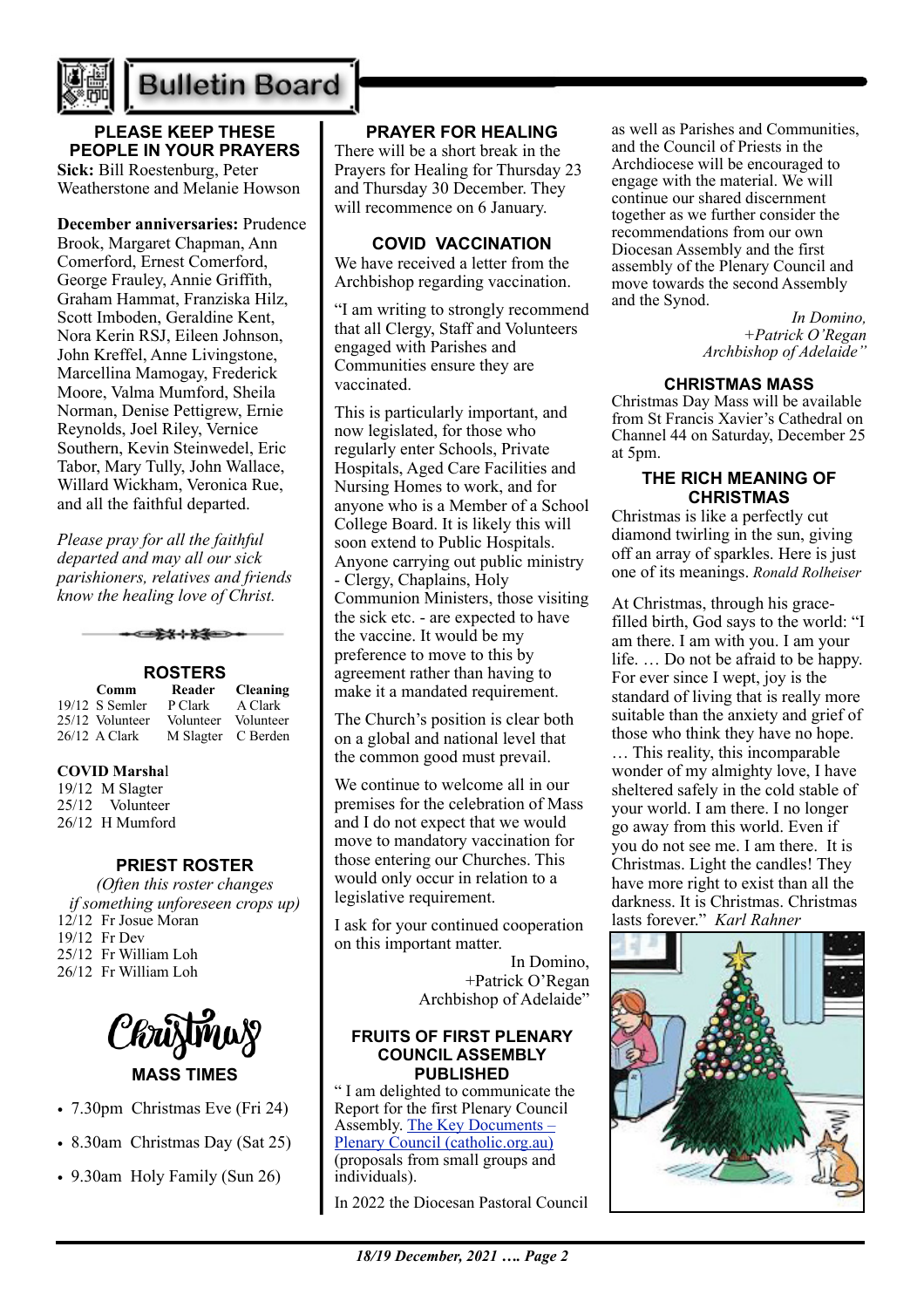

# **Ron Rolheiser column**

*Ronald Rolheiser, a Roman Catholic priest and member of the Missionary Oblates of Mary Immaculate. He is a community-builder, lecturer and writer. His books are popular throughout the English-speaking world and his weekly column is carried by more than sixty newspapers worldwide*

ఆ<del>≵⊀⊹⊁≸</del>

## **LISTENING TO OUR SOULS**

During the Nazi occupation of France during the Second World War, a group of Jesuit theologians who were resisting the occupation published an underground newspaper, *Cahiers du Temoignage Chretien*, which had a famous opening line in its first issue: "*France, take care not to lose your soul."* That brought to mind a comment I once heard from Peter Hans Kolvenbach, then the Superior General of the Jesuits. Speaking of globalization, he commented that one of the things he feared about globalization was *the globalization of triviality.* Fair warning!

Today we are witnessing a trivialization of soul within the culture. Few things are sublime anymore, meaning few things are soulful anymore. Things that used to have deep meaning are now related to more casually. Take sex, for instance. More and more (with a few churches being the sole holdouts) the culture believes that sex need not be soulful, unless you want it to be and personally invest it with such meaning. For example, I recently heard an argument in which someone downplayed the moral seriousness of a teacher sleeping with one his students with this logic: what's the difference between this and a professor playing a game of tennis with his student? His point? Sex needn't be special unless you want it to be special. What makes sex different from a game of tennis?

#### Only someone dangerously naïve does not see a

huge *soulful* difference here. A game of tennis does not touch the soul with any depth. Sex does, and not just because some churches say so. We see this when it is violated. Freud once said that we understand things most clearly when we see

them broken. He's right, and nowhere is this clearer than in how sexual violence and exploitive sex affect a person. When sex is wrong, there is violation of soul that dwarfs anything that ever results from a tennis game. Sex is not soulful because some churches say so. It's soulful because it's connected to the soul in ways that tennis isn't. Ironically, just as the culture is trivializing society's traditional view on sex as innately soulful, persons working with those suffering sexual trauma are seeing ever more clearly how exploitive sex is on a radically difference plane, in terms of soul, than playing tennis with someone.

However, it's not just that we are trivializing the soulful; we are also struggling to hear our souls. It's noteworthy that today this warning is coming not as much from the churches as from a wide range of voices from agnostic philosophers to Jungian analysts. For example, the leit motifin the writings of the agnostic philosopher of soul, James Hillman, is that the task of life is to live soulfully and we can do that only by truly listening to our souls. And, he submits there's a lot at stake here. In a book entitled, *Suicide and the Soul,* he suggests that what sometimes happens in a suicide is that the soul, unable to make its cries heard, eventually kills the body.

Depth psychology offers similar insights and suggests that the presence in our lives of certain symptoms like depression, excess anxiety, guilt disorders, and the need to self-medicate are often the soul's cries to be heard. James Hollis suggests that sometimes when we have bad dreams it's because our soul is angry with us, and suggests that in the face of these symptoms (depression, anxiety, guilt, bad dreams) we need to ask ourselves: "*What does my soul want from me?"* 

Indeed, what do our souls want from us? They want many things, though in essence, they want three things: to be *protected, to be honored*, and *to be listened to.*

First, our souls need to be protected from violation and trivialization. What lies deepest inside us, at the center of our souls, is something Thomas Merton once described as *le point vierge* (the "virgin point"). All that is most sacred, tender, true, and vulnerable in us is housed there, and while our souls send us constant cries wanting protection, they cannot protect themselves. They need us to protect their *point vierge*.

Second, our souls need to be honored, their sacredness fully respected, their depth properly recognized. Our soul is the "burning bush" before which we need to stand with our shoes off, reverent. To lose that reverence is to trivialize our own depth.

Finally, our souls need to be heard. Their cries, their beckonings, their resistances, and the dreams they give us while we sleep, need to be heard. Moreover, they need to be heard not only when they are buoyant, but also when they are heavy, sad, and angry. As well, we need to hear both their plea for protection and their challenge to us to take risks.

Soul is a precious thing worth protecting. It's the deepest voice inside us, speaking for what's most important and most soulful in our lives, and so we need ever to heed the warning: *take care not to lose your soul.*

*You can read, or download, Ron Rolheiser's weekly columns from his website at: [www.ronrolheiser.com](http://www.ronrolheiser.com)*